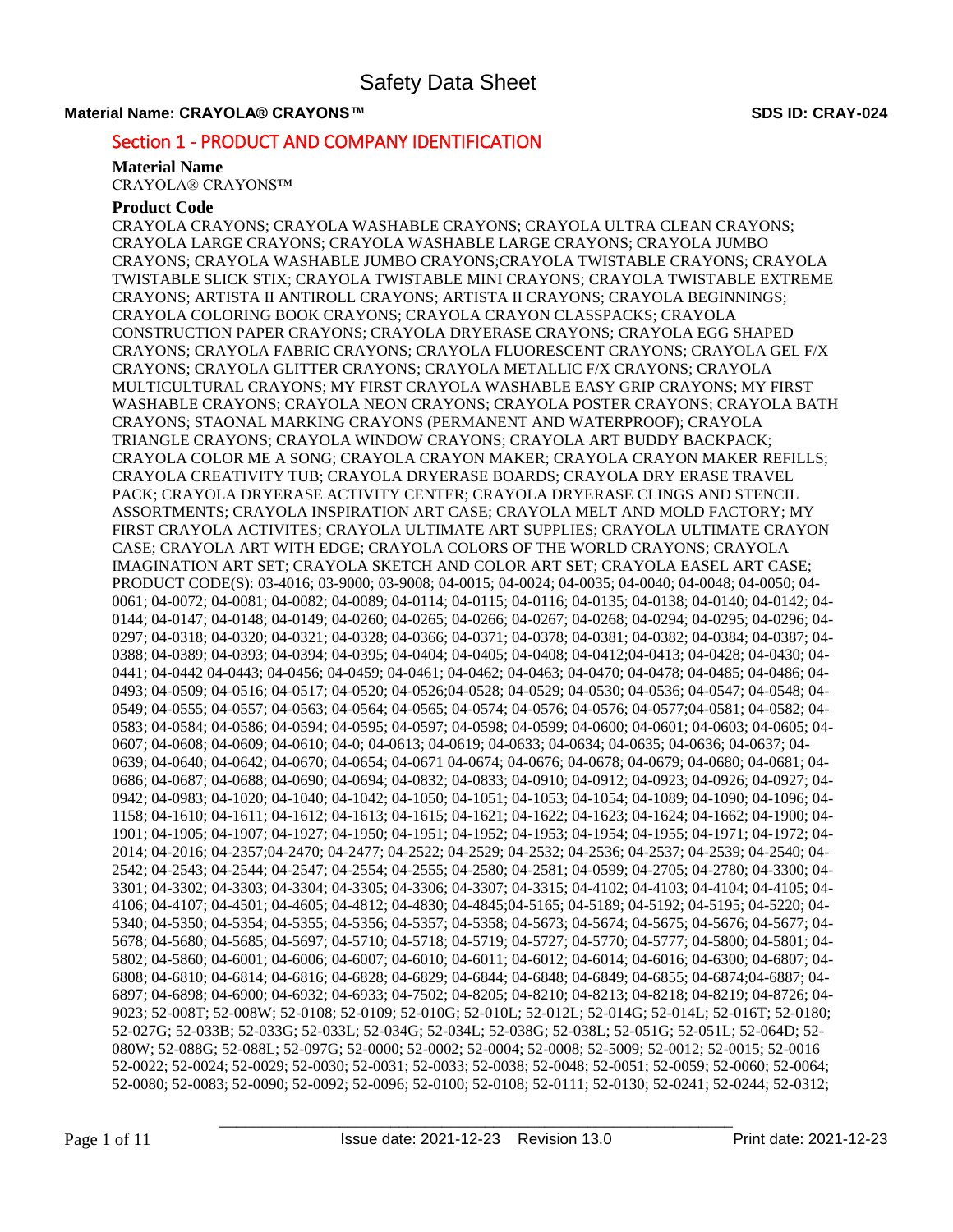52-0320; 52-0322; 52-0332; 52-0333; 52-0336; 52-0386; 52-0387; 52-0388; 52-0389; 52-0390; 52-0393; 52-0743; 52-0774; 52-0836; 52-0952; 52-0953; 52-1024; 52-1164; 52-1165; 52-1170; 52-1167; 52-1171; 52-1172; 52-1173; 52-1174; 52-1175; 52-1176; 52-1177; 52-1180; 52-1182; 52-1204; 52-1219; 52-1220; 52-1221; 52-1222; 52-1223; 52-1225; 52-1226; 52-1227; 52-1228; 52-1230; 52-1231; 52-1232; 52-1234; 52-1235; 52-1236; 52-1237; 52-1238; 52-1239; 52-1240; 52-1241; 52-1242; 52-1243; 52-1244 52-1245; 52-1247; 52-1248; 52-1249; 52-1250; 52-1251; 52-1252; 52-1253; 52-1254; 52-1255; 52-1256; 52-1259; 52-1260; 52-1261; 52-1262; 52-1263; 52-1265; 52-1266; 52-1267; 52-1268; 52-1269; 52-1309; 52-1310; 52-1327; 52-1328; 52-1330; 52-1331; 52-1332; 52-1333; 52-1334; 52-1335; 52-1336; 52-1337; 52-1338; 52-1339; 52-1340; 52-1341; 52-1342; 52-1343; 52-1344; 52-1415; 52-1416; 52-1501; 52-1502; 52-1503; 52-1504;52-1617; 52-169l; 52-1800; 52-1801; 52-1820; 52-1821; 52-1822; 52-1823; 52-1824; 52-1825; 52-1826; 52-1827; 52-1828; 52-1829; 52-1830; 52-1831; 52-1908; 52-1912; 52-2108; 52-2150; 52-2151; 52-2152; 52-2153; 52-2154; 52-2155; 52-2156; 52-2457; 52-2158; 52-2159; 52-2216; 52-2222; 52-3008; 52-3010; 52-3012; 52-3013; 52-3016; 52-3024; 52-3032; 52-3064; 52-3088; 52-3089; 52-3100; 52-3124; 52-3151; 52-3152; 52-3280; 52-3281; 52-3283; 52-3285; 52-3286; 52-3287; 52-3348; 52-3349; 52-3400; 52-3401; 52-3402; 52-3403; 52-3407; 52-3408; 52-3409; 52-3410; 52-3411; 52-3412; 52-3413; 52-3414; 52-3415; 52-3418; 52-3420; 52-3424; 52-3425; 52-3426; 52-3427; 52-3428; 52-3429; 52-3430; 52-3431; 52-3432; 52-3433; 52-3434; 52-3435; 52-3449; 52-3450; 52-3451; 52-3452; 52-3453; 52-3454; 52-3456; 52-3458; 52-3715; 52-3716; 52-3724; 52-3776; 52-3860; 52-3878; 52-3902; 52-3911; 52-3912; 52-3913; 52-3914; 52-3915; 52-3917; 52-3918; 52-3919; 52-3980; 52-3926; 52-3929; 52-3947; 52-4008; 52-4016; 52-4030; 52-4031; 52-4032; 52-4200; 52-4201; 52-4202; 52-4203; 52-4204; 52-4205; 52-4206; 52-4207; 52-4208; 52-4209; 52-4210; 52-4211; 52-4300; 52-4301; 52-4302; 52-4303; 52-4304; 52-4305; 52-4307; 52-4306; 52-4308; 52-4309; 52-4310; 52-4311; 52-4312; 52-4313; 52-4314; 52-4315; 52-4316; 52-4317; 52-4318; 52-4319; 52-4320; 52-4321; 53-4322; 52-4323; 52-4324; 52-4325; 52-4326; 52-4327; 52-4328; 52-4329; 52-4230; 52-4331; 52-4332; 52-4333; 52-4334; 52-4335; 52-4336; 52-4337; 52-4338; 52-4339; 52-4340; 52-4341; 52-4342; 52-4343; 52-4344; 52-4345, 52-4346; 52-4347; 53-4348; 52-4349; 52-4350; 52-4351; 52-4352; 52-4353; 52-4354; 52-4355; 52-4356; 52-4357; 52-4358; 52-4359; 52-4360; 52-4361; 52-4362; 52-4363; 52-4364; 54-4365; 52-4366; 52-4367; 52-4368; 52-4369; 52-4370; 52-4371; 52-4372; 52-4373; 52-4374; 52-4375; 52-4376; 52-4377; 52-4378; 52-4392; 52-4393; 52-4408; 52-4409; 52-4411; 52-4412; 52-4419; 52-4423; 52-4424; 52-4425; 52-4426; 52-4427; 52-4428; 52-4448; 52-4419; 52-4510; 52-4511; 52-4512; 52-4513; 52-4514; 52-4515; 52-4516; 52-4517; 52-4606; 52-4607; 52-4617; 52-5004; 52-5009; 52-5010; 52-5445; 52-5816; 52-5817; 52-5818; 52-5819; 52-5820; 52-6412; 52-6436; 52-6437; 52-6444;52-6448; 52-6465; 52-6474; 52-6724; 52-6800; 52-6801; 52-6802; 52-6803; 52-6804; 52-6805; 52-6806; 52-6904; 52-6908; 52-6916; 52-6920; 52-6924; 52-6948; 52-6964; 52-7016; 52-7408; 52-7516; 52-7721; 52-8002; 52-8008; 52-8015; 52-8016; 52-8019; 52-8038; 52-8039; 52-8059; 52-8098; 52-8360; 52-8374; 52-8389; 52-8530; 52-8616; 52-8617; 52-8800; 52-8814; 52-8815; 52-8816; 52-8817; 52-8818; 52-8819; 52-8821; 52-8908; 52-9163; 52-9164; 52-9165; 52-9504; 52-9505; 52-9507; 52-9509; 52-9510; 52-9512; 52-9610; 52-9612; 52-9614; 52-9615; 52-9621; 52-9624; 52-9626; 52-9706; 52-9712; 52-9715; 52-9724; 52-9738; 52-9765; 52-9824; 52-9916; 52-9930;52-MEGA; 58-8331; 74-5120; 74-5121; 74-5130; 74-6076; 74- 6077;74-7054; 74-7060; 74-7061; 74-7062; 74-7063; 74-7064; 74-7065; 74-7066; 74-7067; 74-7068; 74-7069; 74- 7097; 74-7098; 74-7099; 74-7086; 74-7071; 74-7072; 74-7073; 74-7074; 74-7076; 74-7077; 74-7078; 74-7128; 74- 7211; 74-7320; 80-8209; 80-8214; 80-8252; 80-8256; 80-8275; 80-6868; 80-6878; 80-6879; 81-0080; 81-1305; 81- 1306; 81-1308; 81-1309; 81-1310; 81-1311; 81-1316; 81-1318; 81-1328; 81-1330; 81-1331; 81-1332; 81-1336; 81- 1339; 81-1341; 81-1342; 81-1345; 81-1346; 81-1347; 81-1348; 81-1357; 81-1358; 81-1364; 81-1374; 81-1384; 81- 1384, 81-1399; 81-1403; 81-1404; 81-1412; 81-1421; 81-1422; 81-1427; 81-1428; 81-1450; 81-1451; 81-1455; 81- 1459; 81-1460; 81-1461; 81-1470; 81-1471; 81-6887; 81-6892; 81-6905; 81-8103; 81-8104; 81-8114; 81-8115; 81- 8116; 81-1371; 81-8127; 81-8128; 81-8129; 81-2011; 81-2784; 81-8327; 82-0433; 82-0532; 82-0533; 82-0565; 82- 5264; 82-5296; 82-0689; 95-0280; 95-0281; 95-0282; 95-0283; 95-0284; 95-0292; 95-0293; 95-0294; 95-0295; 95- 1045; 95-1046; 95-1047; 95-1048; 95-1052; 95-1053; 95-1054; 95-1059; 95-1060; 95-8043; 95-8044; 98-2000; 98- 3100; 98-3210; 98-3220; 98-3230; 98-3240; 98-3400; 98-5194; 98-5200; 98-5201, 98-5202, 98-5203; 98-5205; 98- 5208; 98-5212; 98-5216; 98-8573; 98-8601; 98-8605; 98-8609; 98-8625; 98-8634; 98-8635; 98-8636; 98-8638; 98- 8647; 98-8658; 98-8661; 98-8662; 98-8663; 98-8667; 98-9510; 98-9511; 99-0060; 99-0061; 99-0062; 42705 CRAYOLA CRAYONS; CRAYOLA WASHABLE CRAYONS; CRAYOLA ULTRA CLEAN CRAYONS; CRAYOLA LARGE CRAYONS; CRAYOLA WASHABLE LARGE CRAYONS; CRAYOLA JUMBO CRAYONS; CRAYOLA WASHABLE JUMBO CRAYONS;CRAYOLA TWISTABLE CRAYONS; CRAYOLA TWISTABLE SLICK STIX; CRAYOLA TWISTABLE MINI CRAYONS; CRAYOLA TWISTABLE EXTREME CRAYONS; ARTISTA II ANTIROLL CRAYONS; ARTISTA II CRAYONS; CRAYOLA BEGINNINGS; CRAYOLA COLORING BOOK CRAYONS; CRAYOLA CRAYON CLASSPACKS; CRAYOLA CONSTRUCTION PAPER CRAYONS; CRAYOLA DRYERASE CRAYONS; CRAYOLA EGG SHAPED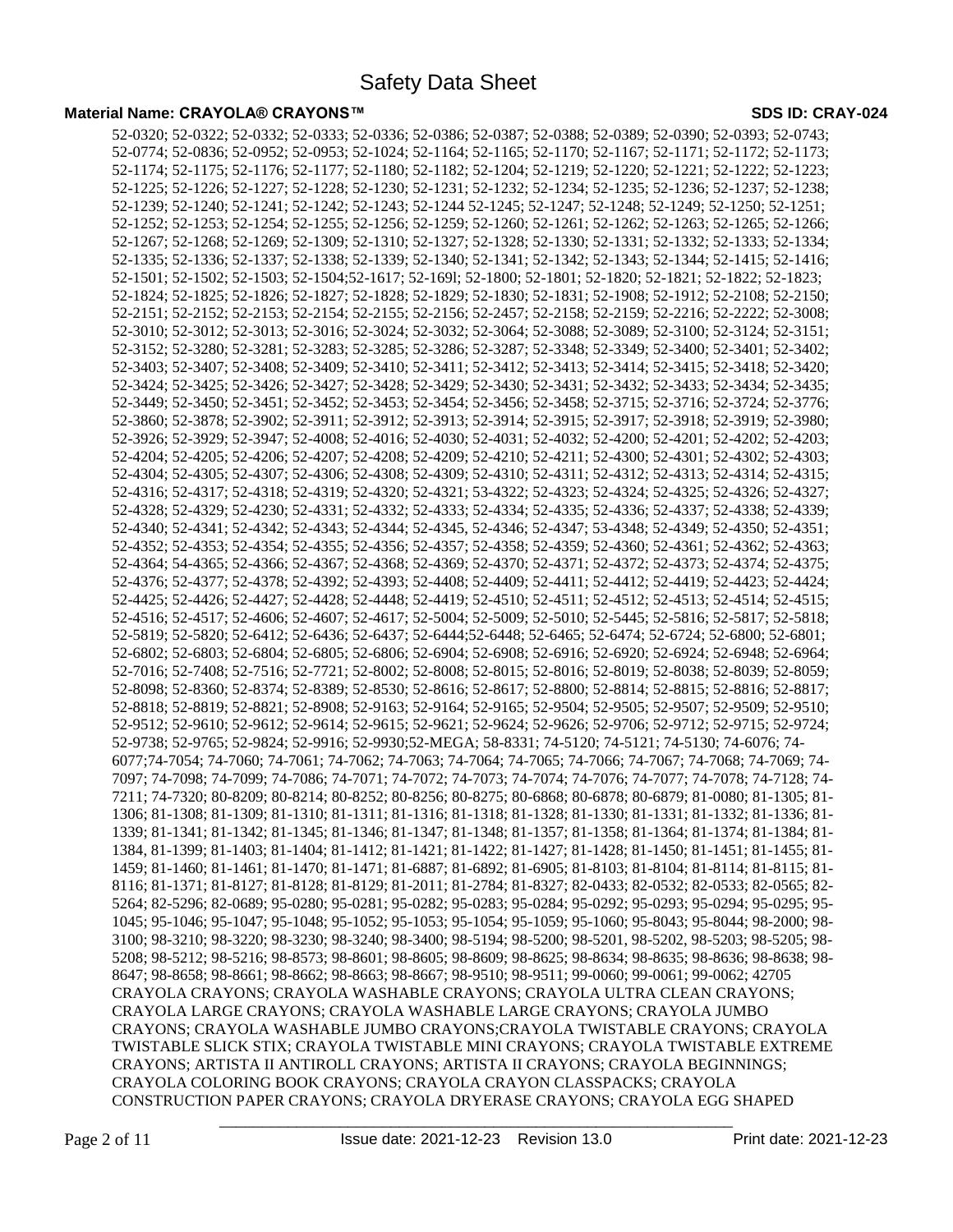#### **Material Name: CRAYOLA® CRAYONS™ SDS ID: CRAY-024**

CRAYONS; CRAYOLA FABRIC CRAYONS; CRAYOLA FLUORESCENT CRAYONS; CRAYOLA GEL F/X CRAYONS; CRAYOLA GLITTER CRAYONS; CRAYOLA METALLIC F/X CRAYONS; CRAYOLA MULTICULTURAL CRAYONS; MY FIRST CRAYOLA WASHABLE EASY GRIP CRAYONS; MY FIRST WASHABLE CRAYONS; CRAYOLA NEON CRAYONS; CRAYOLA POSTER CRAYONS; CRAYOLA BATH CRAYONS; STAONAL MARKING CRAYONS (PERMANENT AND WATERPROOF); CRAYOLA TRIANGLE CRAYONS; CRAYOLA WINDOW CRAYONS; CRAYOLA ART BUDDY BACKPACK; CRAYOLA COLOR ME A SONG; CRAYOLA CRAYON MAKER; CRAYOLA CRAYON MAKER REFILLS; CRAYOLA CREATIVITY TUB; CRAYOLA DRYERASE BOARDS; CRAYOLA DRY ERASE TRAVEL PACK; CRAYOLA DRYERASE ACTIVITY CENTER; CRAYOLA DRYERASE CLINGS AND STENCIL ASSORTMENTS; CRAYOLA INSPIRATION ART CASE; CRAYOLA MELT AND MOLD FACTORY; MY FIRST CRAYOLA ACTIVITES; CRAYOLA ULTIMATE ART SUPPLIES; CRAYOLA ULTIMATE CRAYON CASE; CRAYOLA ART WITH EDGE; CRAYOLA COLORS OF THE WORLD CRAYONS; CRAYOLA IMAGINATION ART SET; CRAYOLA SKETCH AND COLOR ART SET; CRAYOLA EASEL ART CASE; COLORS OF KINDNESS; PRODUCT CODE(S): 03-4016; 03-9000; 03-9008; 04-0015; 04-0024; 04-0035; 04- 0040; 04-0048; 04-0050; 04-0061; 04-0072; 04-0081; 04-0082; 04-0089; 04-0114; 04-0115; 04-0116; 04-0135; 04- 0138; 04-0140; 04-0142; 04-0144; 04-0147; 04-0148; 04-0149; 04-0260; 04-0265; 04-0266; 04-0267; 04-0268; 04- 0294; 04-0295; 04-0296; 04-0297; 04-0318; 04-0320; 04-0321; 04-0328; 04-0366; 04-0371; 04-0378; 04-0381; 04- 0382; 04-0384; 04-0387; 04-0388; 04-0389; 04-0393; 04-0394; 04-0395; 04-0404; 04-0405; 04-0408; 04-0412;04- 0413; 04-0428; 04-0430; 04-0441; 04-0442 04-0443; 04-0456; 04-0459; 04-0461; 04-0462; 04-0463; 04-0470; 04- 0478; 04-0485; 04-0486; 04-0493; 04-0509; 04-0516; 04-0517; 04-0520; 04-0526;04-0528; 04-0529; 04-0530; 04- 0536; 04-0547; 04-0548; 04-0549; 04-0555; 04-0557; 04-0563; 04-0564; 04-0565; 04-0574; 04-0576; 04-0576; 04- 0577;04-0581; 04-0582; 04-0583; 04-0584; 04-0586; 04-0594; 04-0595; 04-0597; 04-0598; 04-0599; 04-0600; 04- 0601; 04-0603; 04-0605; 04-0607; 04-0608; 04-0609; 04-0610; 04-0613; 04-0613; 04-0633; 04-0634; 04-0634; 04-0635; 04-0636; 04-0637; 04-0639; 04-0640; 04-0642; 04-0670; 04-0654; 04-0671 04-0674; 04-0676; 04-0678; 04- 0679; 04-0680; 04-0681; 04-0686; 04-0687; 04-0688; 04-0690; 04-0694; 04-0832; 04-0833; 04-0910; 04-0912; 04- 0923; 04-0926; 04-0927; 04-0942; 04-0983; 04-1020; 04-1040; 04-1042; 04-1050; 04-1051; 04-1053; 04-1054; 04- 1089; 04-1090; 04-1096; 04-1158; 04-1610; 04-1611; 04-1612; 04-1613; 04-1615; 04-1621; 04-1622; 04-1623; 04- 1624; 04-1662; 04-1900; 04-1901; 04-1905; 04-1907; 04-1927; 04-1950; 04-1951; 04-1952; 04-1953; 04-1954; 04- 1955; 04-1971; 04-1972; 04-2014; 04-2016; 04-2357;04-2470; 04-2477; 04-2522; 04-2529; 04-2532; 04-2536; 04- 2537; 04-2539; 04-2540; 04-2542; 04-2543; 04-2544; 04-2547; 04-2554; 04-2555; 04-2580; 04-2581; 04-0599; 04- 2705; 04-2780; 04-3300; 04-3301; 04-3302; 04-3303; 04-3304; 04-3305; 04-3306; 04-3307; 04-3315; 04-4102; 04- 4103; 04-4104; 04-4105; 04-4106; 04-4107; 04-4501; 04-4605; 04-4812; 04-4830; 04-4845;04-5165; 04-5189; 04- 5192; 04-5195; 04-5220; 04-5340; 04-5350; 04-5354; 04-5355; 04-5356; 04-5357; 04-5358; 04-5673; 04-5674; 04- 5675; 04-5676; 04-5677; 04-5678; 04-5680; 04-5685; 04-5697; 04-5710; 04-5718; 04-5719; 04-5727; 04-5770; 04- 5777; 04-5800; 04-5801; 04-5802; 04-5860; 04-6001; 04-6006; 04-6007; 04-6010; 04-6011; 04-6012; 04-6014; 04- 6016; 04-6300; 04-6807; 04-6808; 04-6810; 04-6814; 04-6816; 04-6828; 04-6829; 04-6844; 04-6848; 04-6849; 04- 6855; 04-6874;04-6887; 04-6897; 04-6898; 04-6900; 04-6932; 04-6933; 04-7502; 04-8205; 04-8210; 04-8213; 04- 8218; 04-8219; 04-8726; 04-9023; 52-008T; 52-008W; 52-0108; 52-0109; 52-010G; 52-010L; 52-012L; 52-014G; 52-014L; 52-016T; 52-0180; 52-027G; 52-033B; 52-033G; 52-033L; 52-034G; 52-034L; 52-038G; 52-038L; 52- 051G; 52-051L; 52-064D; 52-080W; 52-088G; 52-088L; 52-097G; 52-0000; 52-0002; 52-0004; 52-0008; 52-5009; 52-0012; 52-0015; 52-0016 52-0022; 52-0024; 52-0029; 52-0030; 52-0031; 52-0033; 52-0038; 52-0048; 52-0051; 52-0059; 52-0060; 52-0064; 52-0080; 52-0083; 52-0090; 52-0092; 52-0096; 52-0100; 52-0108; 52-0111; 52-0130; 52-0241; 52-0244; 52-0312; 52-0320; 52-0322; 52-0332; 52-0333; 52-0336; 52-0386; 52-0387; 52-0388; 52-0389; 52-0390; 52-0393; 52-0743; 52-0774; 52-0836; 52-0952; 52-0953; 52-1024; 52-1164; 52-1165; 52-1170; 52-1167; 52-1171; 52-1172; 52-1173; 52-1174; 52-1175; 52-1176; 52-1177; 52-1180; 52-1182; 52-1204; 52-1219; 52-1220; 52-1221; 52-1222; 52-1223; 52-1225; 52-1226; 52-1227; 52-1228; 52-1230; 52-1231; 52-1232; 52-1234; 52-1235; 52-1236; 52-1237; 52-1238; 52-1239; 52-1240; 52-1241; 52-1242; 52-1243; 52-1244 52-1245; 52-1247; 52-1248; 52-1249; 52-1250; 52-1251; 52-1252; 52-1253; 52-1254; 52-1255; 52-1256; 52-1259; 52-1260; 52-1261; 52-1262; 52-1263; 52-1265; 52-1266; 52-1267; 52-1268; 52-1269; 52-1309; 52-1310; 52-1327; 52-1328; 52-1330; 52-1331; 52-1332; 52-1333; 52-1334; 52-1335; 52-1336; 52-1337; 52-1338; 52-1339; 52-1340; 52-1341; 52-1342; 52-1343; 52-1344; 52-1415; 52-1416; 52-1501; 52-1502; 52-1503; 52-1504;52-1617; 52-169l; 52-1800; 52-1801; 52-1820; 52-1821; 52-1822; 52-1823; 52-1824; 52-1825; 52-1826; 52-1827; 52-1828; 52-1829; 52-1830; 52-1831; 52-1908; 52-1912; 52-2108; 52-2150; 52-2151; 52-2152; 52-2153; 52-2154; 52-2155; 52-2156; 52-2457; 52-2158; 52-2159; 52-2216; 52-2222; 52-3008; 52-3010; 52-3012; 52-3013; 52-3016; 52-3024; 52-3032; 52-3064; 52-3088; 52-3089; 52-3100; 52-3124; 52-3151; 52-3152; 52-3280; 52-3281; 52-3283; 52-3285; 52-3286; 52-3287; 52-3348; 52-3349;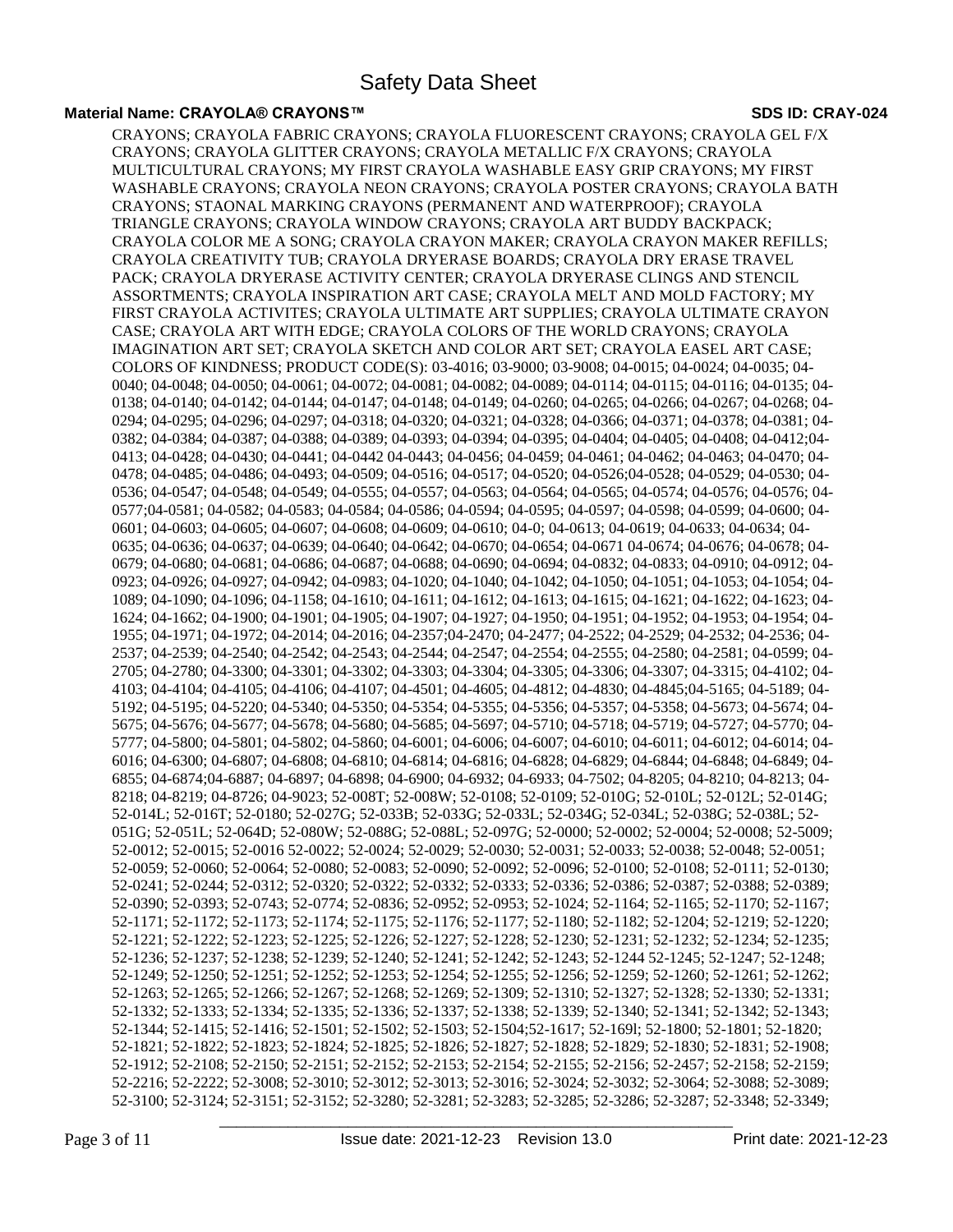52-3400; 52-3401; 52-3402; 52-3403; 52-3407; 52-3408; 52-3409; 52-3410; 52-3411; 52-3412; 52-3413; 52-3414; 52-3415; 52-3418; 52-3420; 52-3424; 52-3425; 52-3426; 52-3427; 52-3428; 52-3429; 52-3430; 52-3431; 52-3432; 52-3433; 52-3434; 52-3435; 52-3449; 52-3450; 52-3451; 52-3452; 52-3453; 52-3454; 52-3456; 52-3458; 52-3715; 52-3716; 52-3724; 52-3776; 52-3860; 52-3878; 52-3902; 52-3911; 52-3912; 52-3913; 52-3914; 52-3915; 52-3917; 52-3918; 52-3919; 52-3980; 52-3926; 52-3929; 52-3947; 52-4008; 52-4016; 52-4030; 52-4031; 52-4032; 52-4200; 52-4201; 52-4202; 52-4203; 52-4204; 52-4205; 52-4206; 52-4207; 52-4208; 52-4209; 52-4210; 52-4211; 52-4300; 52-4301; 52-4302; 52-4303; 52-4304; 52-4305; 52-4307; 52-4306; 52-4308; 52-4309; 52-4310; 52-4311; 52-4312; 52-4313; 52-4314; 52-4315; 52-4316; 52-4317; 52-4318; 52-4319; 52-4320; 52-4321; 53-4322; 52-4323; 52-4324; 52-4325; 52-4326; 52-4327; 52-4328; 52-4329; 52-4230; 52-4331; 52-4332; 52-4333; 52-4334; 52-4335; 52-4336; 52-4337; 52-4338; 52-4339; 52-4340; 52-4341; 52-4342; 52-4343; 52-4344; 52-4345, 52-4346; 52-4347; 53-4348; 52-4349; 52-4350; 52-4351; 52-4352; 52-4353; 52-4354; 52-4355; 52-4356; 52-4357; 52-4358; 52-4359; 52-4360; 52-4361; 52-4362; 52-4363; 52-4364; 54-4365; 52-4366; 52-4367; 52-4368; 52-4369; 52-4370; 52-4371; 52-4372; 52-4373; 52-4374; 52-4375; 52-4376; 52-4377; 52-4378; 52-4392; 52-4393; 52-4408; 52-4409; 52-4411; 52-4412; 52-4419; 52-4423; 52-4424; 52-4425; 52-4426; 52-4427; 52-4428; 52-4448; 52-4419; 52-4510; 52-4511; 52-4512; 52-4513; 52-4514; 52-4515; 52-4516; 52-4517; 52-4606; 52-4607; 52-4617; 52-5004; 52-5009; 52-5010; 52-5445; 52-5816; 52-5817; 52-5818; 52-5819; 52-5820; 52-6412; 52-6436; 52-6437; 52-6444;52-6448; 52-6465; 52-6474; 52-6724; 52-6800; 52-6801; 52-6802; 52-6803; 52-6804; 52-6805; 52-6806; 52-6904; 52-6908; 52-6916; 52-6920; 52-6924; 52-6948; 52-6964; 52-7016; 52-7408; 52-7516; 52-7721; 52-8002; 52-8008; 52-8015; 52-8016; 52-8019; 52-8038; 52-8039; 52-8059; 52-8098; 52-8360; 52-8374; 52-8389; 52-8530; 52-8616; 52-8617; 52-8800; 52-8814; 52-8815; 52-8816; 52-8817; 52-8818; 52-8819; 52-8821; 52-8908; 52-9163; 52-9164; 52-9165; 52-9504; 52-9505; 52-9507; 52-9509; 52-9510; 52-9512; 52-9610; 52-9612; 52-9614; 52-9615; 52-9621; 52-9624; 52-9626; 52-9706; 52-9712; 52-9715; 52-9724; 52-9738; 52-9765; 52-9824; 52-9916; 52-9930;52-MEGA; 58-8331; 74-5120; 74-5121; 74-5130; 74-6076; 74-6077;74-7054; 74-7060; 74-7061; 74-7062; 74-7063; 74-7064; 74-7065; 74-7066; 74-7067; 74-7068; 74-7069; 74-7097; 74-7098; 74-7099; 74-7086; 74-7071; 74-7072; 74-7073; 74-7074; 74-7076; 74-7077; 74-7078; 74-7128; 74-7211; 74-7320; 80-8209; 80-8214; 80-8252; 80-8256; 80-8275; 80-6868; 80-6878; 80-6879; 81-0080; 81-1305; 81-1306; 81-1308; 81-1309; 81-1310; 81-1311; 81-1316; 81-1318; 81-1328; 81-1330; 81-1331; 81-1332; 81-1336; 81-1339; 81-1341; 81-1342; 81-1345; 81-1346; 81-1347; 81-1348; 81-1357; 81-1358; 81-1364; 81-1374; 81-1384; 81-1384, 81-1399; 81-1403; 81-1404; 81-1412; 81-1421; 81-1422; 81-1427; 81-1428; 81-1450; 81-1451; 81-1455; 81-1459; 81-1460; 81-1461; 81-1470; 81-1471; 81-6887; 81-6892; 81-6905; 81-8103; 81-8104; 81-8114; 81-8115; 81-8116; 81-1371; 81-8127; 81-8128; 81-8129; 81-2011; 81-2784; 81-8327; 82-0433; 82-0532; 82-0533; 82-0565; 82-5264; 82-5296; 82-0689; 95-0280; 95-0281; 95-0282; 95-0283; 95-0284; 95-0292; 95-0293; 95-0294; 95-0295; 95-1045; 95-1046; 95-1047; 95-1048; 95-1052; 95-1053; 95-1054; 95-1059; 95-1060; 95-8043; 95-8044; 98-2000; 98-3100; 98-3210; 98-3220; 98-3230; 98-3240; 98-3400; 98-5194; 98-5200; 98-5201, 98-5202, 98-5203; 98-5205; 98-5208; 98-5212; 98-5216; 98-8573; 98-8601; 98-8605; 98-8609; 98-8625; 98-8634; 98-8635; 98-8636; 98-8638; 98-8647; 98-8658; 98-8661; 98-8662; 98-8663; 98-8667; 98-9510; 98-9511; 99-0060; 99-0061; 99-0062; 42705

#### **Product Description**

Finished product.

# **Product Use**

Arts and Crafts

# **Restrictions on Use**

None known.

# **Details of the supplier of the safety data sheet**

CRAYOLA LLC 1100 Church Lane Easton, PA 18044 Phone: 1-800-272-9652 Emergency Phone #: Health Emergency - Call local POISON CONTROL E-mail: support@crayola.com

# Section 2 - HAZARDS IDENTIFICATION

# **Classification in accordance with paragraph (d) of 29 CFR 1910.1200.**

None needed according to classification criteria.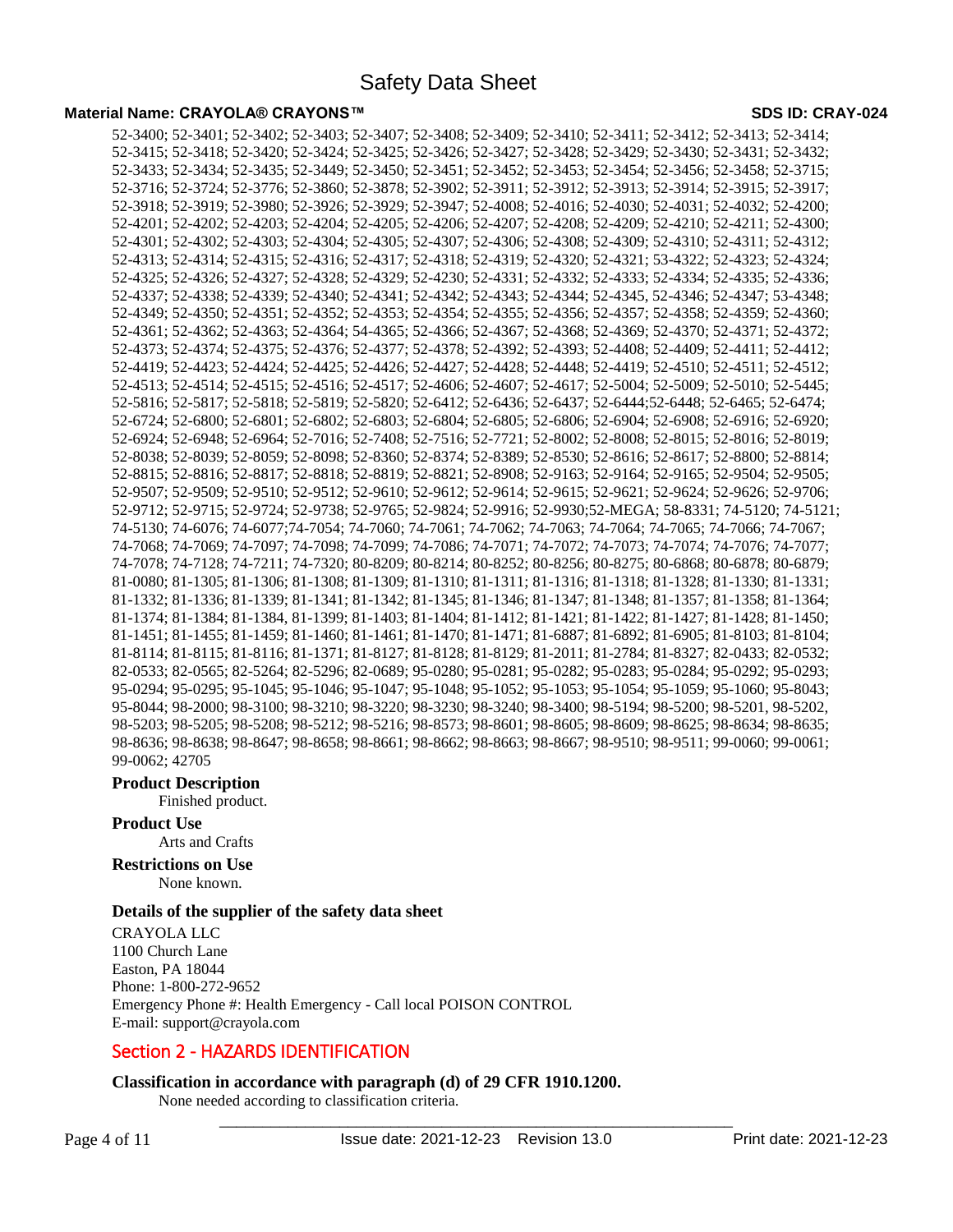# **Material Name: CRAYOLA® CRAYONS™ SDS ID: CRAY-024**

# **GHS Label Elements**

# **Symbol(s)**

**Signal Word** 

None needed according to classification criteria

# **Hazard Statement(s)**

None needed according to classification criteria.

# **Precautionary Statement(s)**

# **Prevention**

None needed according to classification criteria.

# **Response**

None needed according to classification criteria.

# **Storage**

None needed according to classification criteria.

# **Disposal**

Dispose in accordance with all applicable federal, state/regional and local laws and regulations.

# Section 3 - COMPOSITION / INFORMATION ON INGREDIENTS

| CAS           | <b>Component Name</b>                                                                                                                                                                                                    | <b>Percent</b> |
|---------------|--------------------------------------------------------------------------------------------------------------------------------------------------------------------------------------------------------------------------|----------------|
| Not available | Product has been certified as nontoxic by the Art $\&$<br>Creative Materials Institute, Inc. and conforms to ASM<br>D 4236 standard practice for labeling art materials for<br>acute and chronic adverse health hazards. | 100            |

# **Component Related Regulatory Information**

The chemical identity and/or percentage of composition is being withheld as a trade secret.

# Section 4 - FIRST AID MEASURES

# **Inhalation**

It is unlikely that emergency treatment will be required. Remove from exposure. Get medical attention, if needed.

# **Skin**

It is unlikely that emergency treatment will be required. If adverse effects occur, wash with soap or mild detergent and large amounts of water. Get medical attention, if needed.

# **Eyes**

It is unlikely that emergency treatment will be required. Flush eyes with plenty of water for at least 15 minutes. If eye irritation persists, get medical advice/attention.

# **Ingestion**

Call a poison control center or doctor immediately for treatment advice.

# **Most Important Symptoms/Effects**

# **Acute**

No information on significant adverse effects.

# **Delayed**

No information on significant adverse effects.

# **Indication of any immediate medical attention and special treatment needed**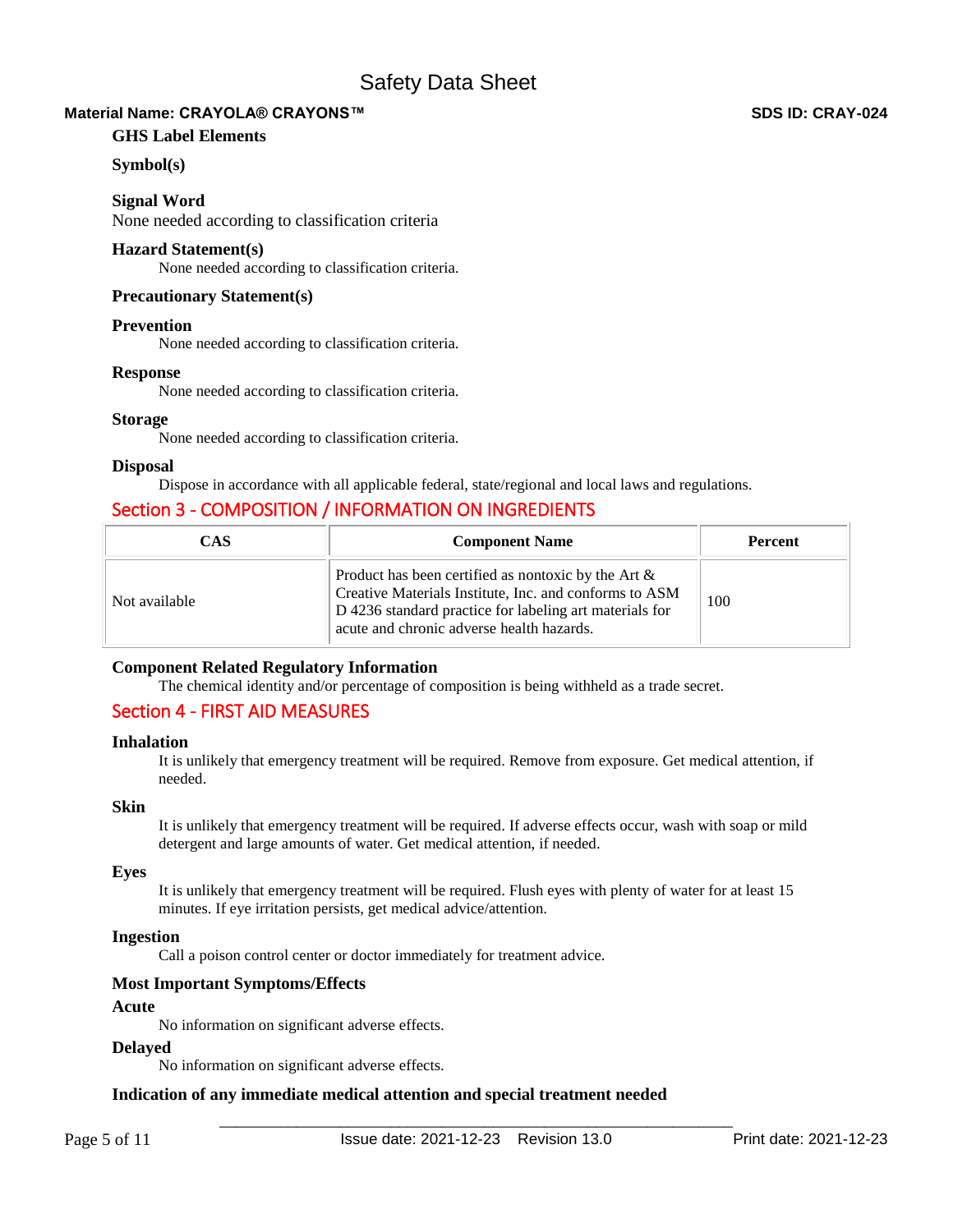# **Material Name: CRAYOLA® CRAYONS™ SDS ID: CRAY-024**

Treat symptomatically and supportively.

# Section 5 - FIRE FIGHTING MEASURES

# **Extinguishing Media**

#### **Suitable Extinguishing Media**

carbon dioxide, regular dry chemical, regular foam, Water

#### **Unsuitable Extinguishing Media** None known.

# **Hazardous Combustion Products**

Oxides of carbon

#### **Advice for firefighters**

Slight fire hazard.

#### **Fire Fighting Measures**

Move container from fire area if it can be done without risk. Use extinguishing agents appropriate for surrounding fire. Avoid inhalation of material or combustion by-products. Stay upwind and keep out of low areas.

#### **Special Protective Equipment and Precautions for Firefighters**

Wear protective clothing and equipment suitable for the surrounding fire.

# Section 6 - ACCIDENTAL RELEASE MEASURES

# **Personal Precautions, Protective Equipment and Emergency Procedures**

Wear personal protective clothing and equipment, see Section 8.

# **Methods and Materials for Containment and Cleaning Up**

Stop leak if possible without personal risk. Collect spilled material in appropriate container for disposal.

# Section 7 - HANDLING AND STORAGE

# **Precautions for Safe Handling**

Wash thoroughly after handling. Minimize dust generation and accumulation.

# **Conditions for Safe Storage, Including any Incompatibilities**

None needed according to classification criteria.

Store and handle in accordance with all current regulations and standards. See original container for storage recommendations. Keep separated from incompatible substances.

# **Incompatible Materials**

oxidizing materials

# Section 8 - EXPOSURE CONTROLS / PERSONAL PROTECTION

#### **Component Exposure Limits**

The following constituents are the only constituents of the product which have a PEL, TLV or other recommended exposure limit. At this time, the other constituents have no known exposure limits.

# **ACGIH - Threshold Limit Values - Biological Exposure Indices (BEI)**

There are no biological limit values for any of this product's components.

#### **Engineering Controls**

Based on available information, additional ventilation is not required.

# **Individual Protection Measures, such as Personal Protective Equipment**

#### **Eye/face protection**

Eye protection not required under normal conditions.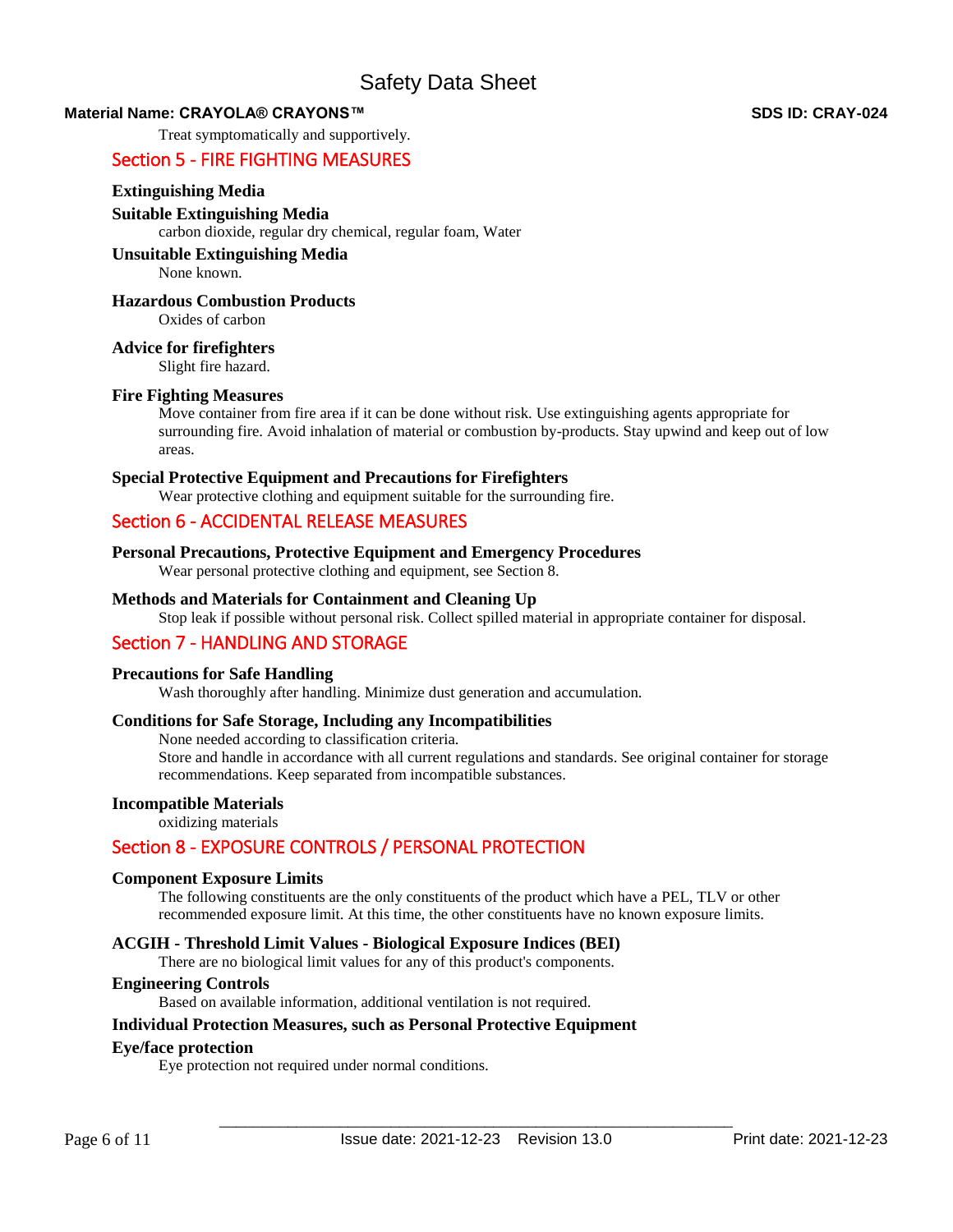# **Material Name: CRAYOLA® CRAYONS™ SDS ID: CRAY-024**

#### **Skin Protection**

Protective clothing is not required under normal conditions.

#### **Respiratory Protection**

No respirator is required under normal conditions of use. Under conditions of frequent use or heavy exposure, respiratory protection may be needed.

# **Glove Recommendations**

Protective gloves are not required under normal conditions.

# Section 9 - PHYSICAL AND CHEMICAL PROPERTIES

| <b>Appearance</b>                         | various colors                           | <b>Physical State</b>                             | solid                   |
|-------------------------------------------|------------------------------------------|---------------------------------------------------|-------------------------|
| Odor                                      | distinct odor                            | Color                                             | various<br>colors       |
| <b>Odor Threshold</b>                     | Not available                            | pH                                                | <b>Not</b><br>available |
| <b>Melting Point</b>                      | 43.3 °C (110<br>$\mathrm{P}(\mathrm{F})$ | <b>Boiling Point</b>                              | Not<br>available        |
| <b>Boiling Point Range</b>                | Not available                            | <b>Freezing point</b>                             | <b>Not</b><br>available |
| <b>Evaporation Rate</b>                   | Not available                            | <b>Flammability (solid, gas)</b>                  | <b>Not</b><br>available |
| <b>Autoignition</b><br><b>Temperature</b> | Not available                            | <b>Flash Point</b>                                | Not<br>available        |
| <b>Lower Explosive Limit</b>              | Not available                            | <b>Decomposition temperature</b>                  | Not<br>available        |
| <b>Upper Explosive Limit</b>              | Not available                            | <b>Vapor Pressure</b>                             | <b>Not</b><br>available |
| Vapor Density (air=1)                     | Not available                            | <b>Specific Gravity (water=1)</b>                 | <b>Not</b><br>available |
| <b>Water Solubility</b>                   | (Insoluble)                              | <b>Partition coefficient: n-</b><br>octanol/water | <b>Not</b><br>available |
| <b>Viscosity</b>                          | Not available                            | <b>Kinematic viscosity</b>                        | <b>Not</b><br>available |
| <b>Solubility (Other)</b>                 | Not available                            | <b>Density</b>                                    | <b>Not</b><br>available |
| <b>Physical Form</b>                      | solid                                    | <b>Molecular Weight</b>                           | Not<br>available        |

# Section 10 - STABILITY AND REACTIVITY

# **Reactivity**

No reactivity hazard is expected.

#### **Chemical Stability**

Stable at normal temperatures and pressure.

# **Possibility of Hazardous Reactions**

Will not polymerize.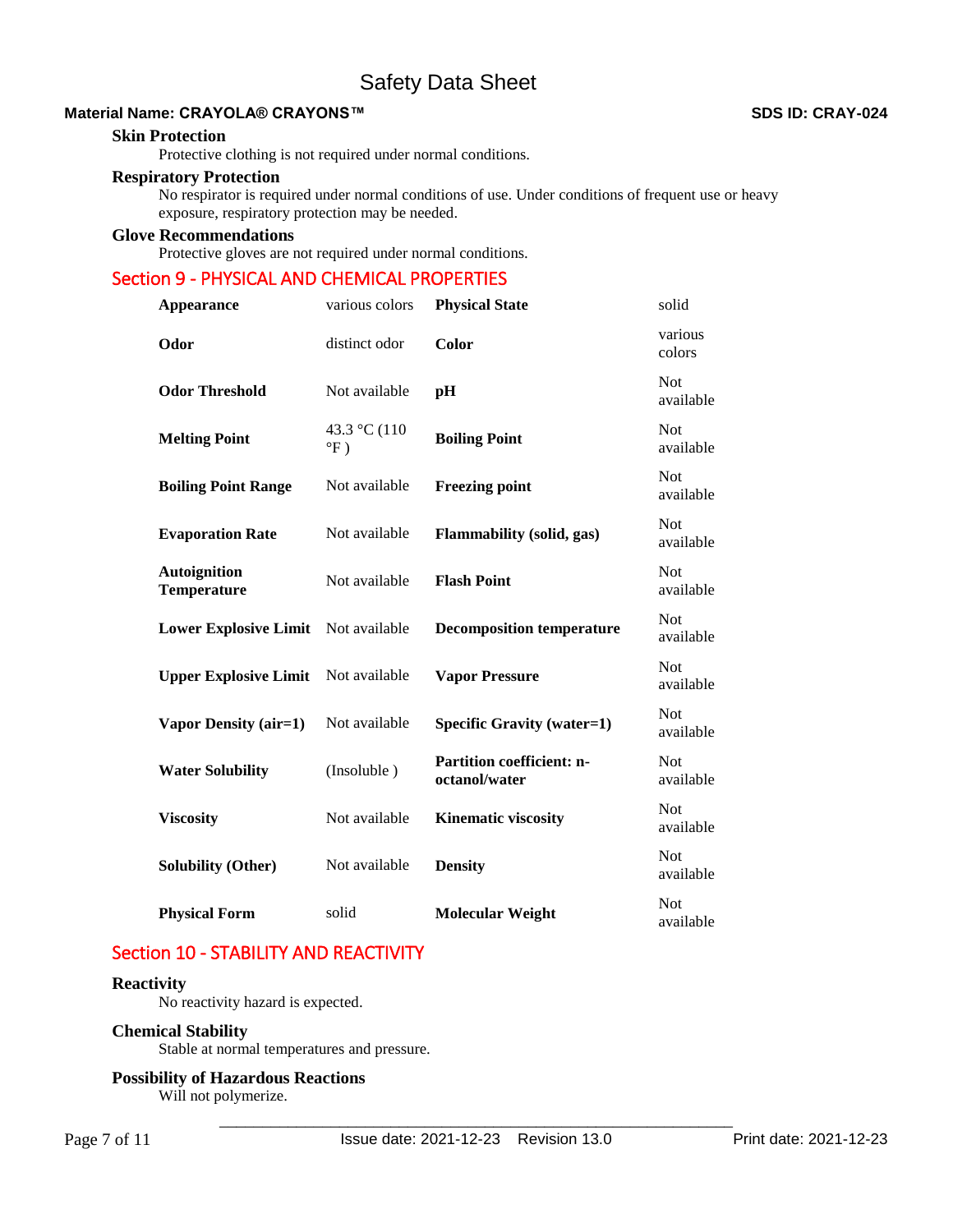# **Material Name: CRAYOLA® CRAYONS™ SDS ID: CRAY-024**

#### **Conditions to Avoid**

None reported.

#### **Incompatible Materials**

oxidizing materials

#### **Hazardous decomposition products**

May release oxides of carbon. Provide adult supervision in a well ventilated area for techniques involving melted crayons. Ironing should be done by an adult in a well ventilated area. Overheating wax crayons during melting or ironing may release irritating fumes.

#### **Thermal decomposition products**

Oxides of carbon

# Section 11 - TOXICOLOGICAL INFORMATION

#### **Information on Likely Routes of Exposure**

# **Inhalation**

No information on significant adverse effects.

#### **Skin Contact**

No information on significant adverse effects.

#### **Eye Contact**

No information on significant adverse effects.

**Ingestion** 

No information on significant adverse effects.

# **Acute and Chronic Toxicity**

#### **Component Analysis - LD50/LC50**

The components of this material have been reviewed in various sources and no selected endpoints have been identified.

# **Product Toxicity Data**

**Acute Toxicity Estimate**  No data available.

# **Immediate Effects**

None.

#### **Delayed Effects**

None.

# **Irritation/Corrosivity Data**

None

# **Respiratory Sensitization**

No information available for the product.

# **Dermal Sensitization**

No information available for the product.

#### **Component Carcinogenicity**

None of this product's components are listed by ACGIH, IARC, NTP, DFG or OSHA.

# **Germ Cell Mutagenicity**

No information available for the product.

#### **Tumorigenic Data**

No data available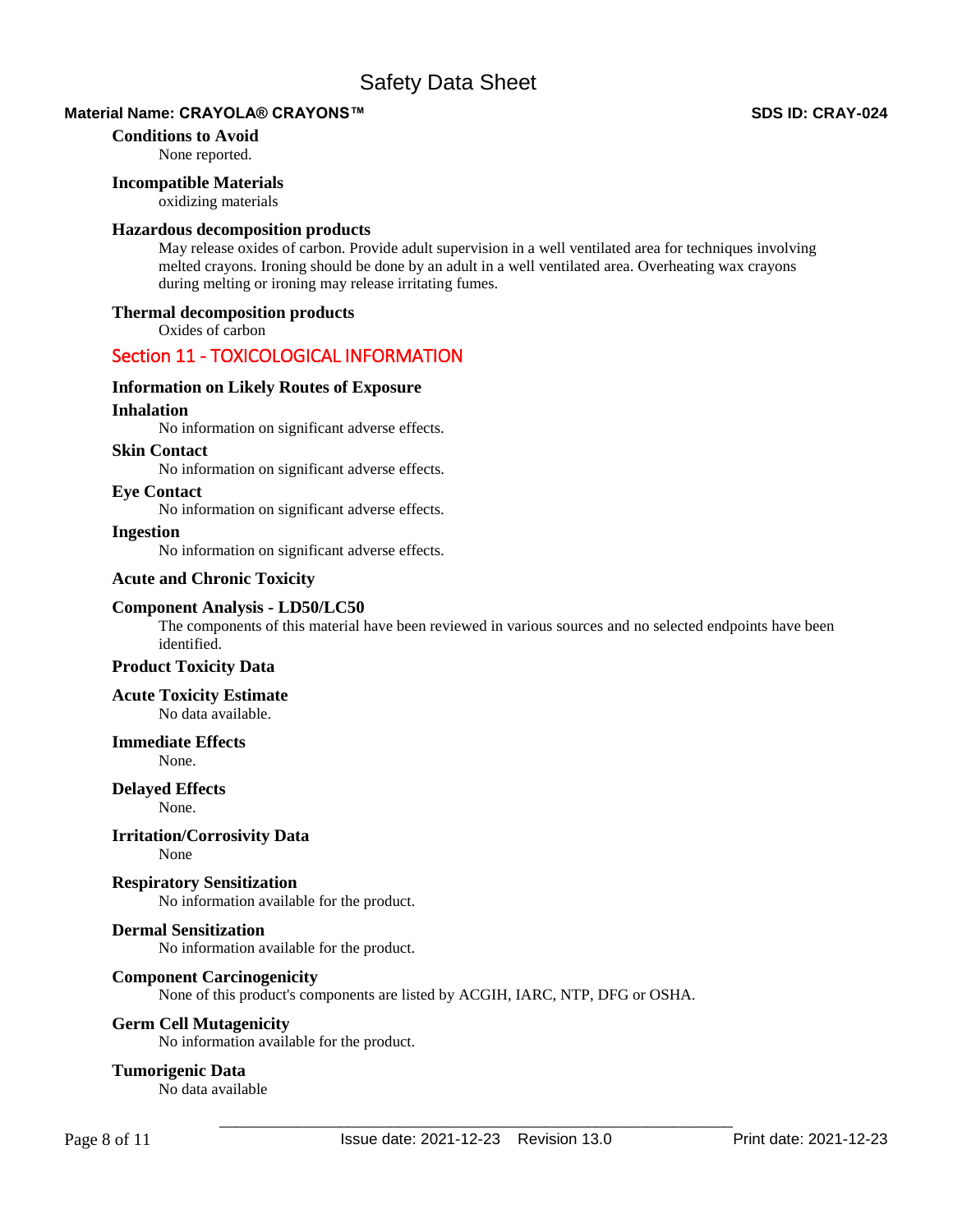# **Material Name: CRAYOLA® CRAYONS™ SDS ID: CRAY-024**

#### **Reproductive Toxicity**

No information available for the product.

# **Specific Target Organ Toxicity - Single Exposure**

No target organs identified.

# **Specific Target Organ Toxicity - Repeated Exposure**

No target organs identified.

# **Aspiration hazard**

No data available.

**Medical Conditions Aggravated by Exposure** No data available.

# Section 12 - ECOLOGICAL INFORMATION

# **Ecotoxicity**

No information available for the product.

#### **Component Analysis - Aquatic Toxicity**

No LOLI ecotoxicity data are available for this product's components.

#### **Persistence and Degradability**

No information available for the product.

#### **Bioaccumulative Potential**

No information available for the product.

#### **Mobility**

No information available for the product.

# Section 13 - DISPOSAL CONSIDERATIONS

# **Disposal Methods**

Dispose in accordance with all applicable federal, state/regional and local laws and regulations. Recycle if possible.

# **Component Waste Numbers**

The U.S. EPA has not published waste numbers for this product's components.

# Section 14 - TRANSPORT INFORMATION

**US DOT Information: UN/NA #:** Not regulated

**IATA Information: UN#:** Not regulated

**ICAO Information: UN#:** Not regulated

**IMDG Information: UN#:** Not regulated

**TDG Information: UN#:** Not regulated

#### **International Bulk Chemical Code**

This material does not contain any chemicals required by the IBC Code to be identified as dangerous chemicals in bulk.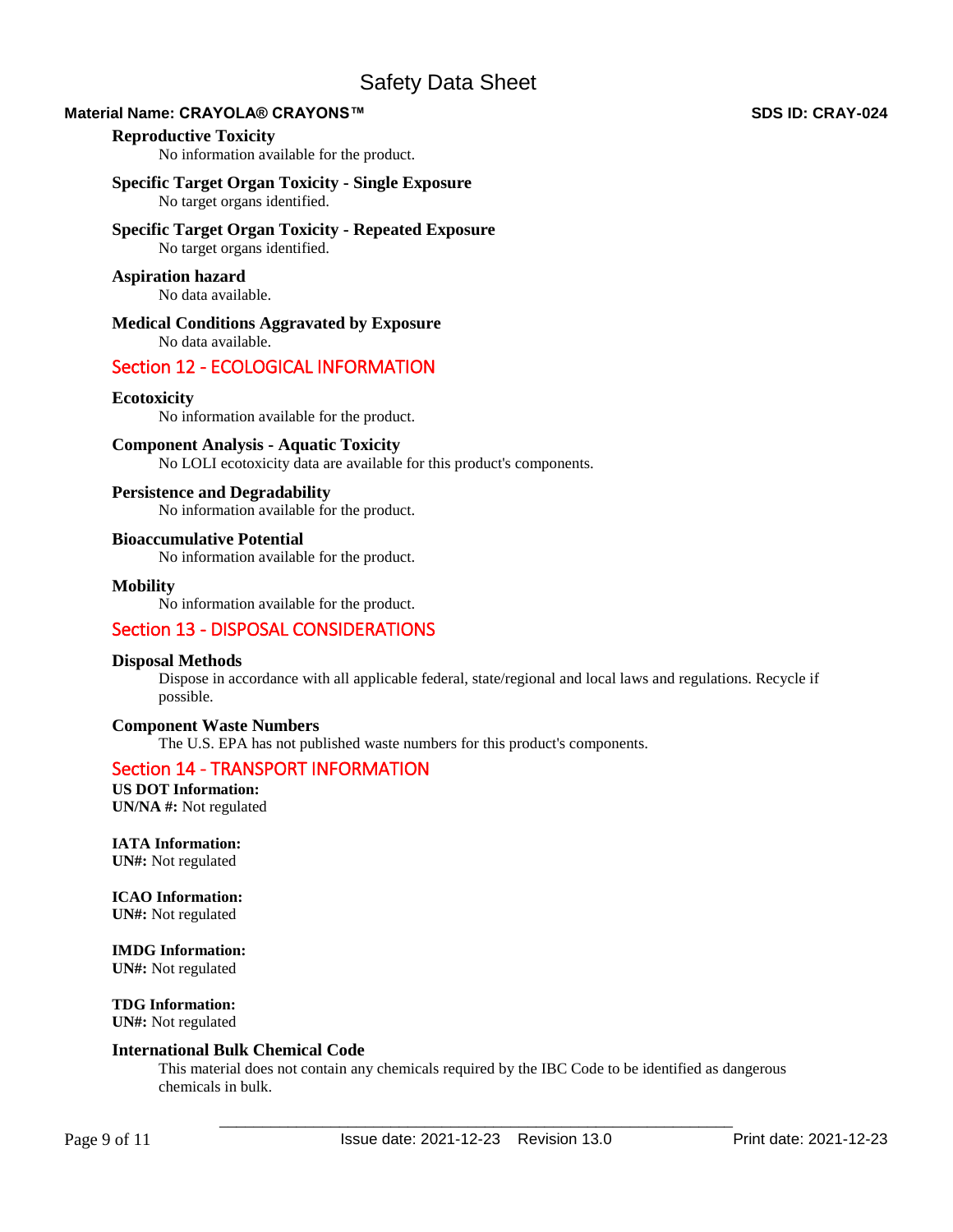# Section 15 - REGULATORY INFORMATION

#### **U.S. Federal Regulations**

None of this product's components are listed under SARA Sections 302/304 (40 CFR 355 Appendix A), SARA Section 313 (40 CFR 372.65), CERCLA (40 CFR 302.4), TSCA 12(b), or require an OSHA process safety plan.

#### **SARA Section 311/312 (40 CFR 370 Subparts B and C) reporting categories**

No hazard categories applicable.

#### **U.S. State Regulations**

None of this product's components are listed on the state lists from CA, MA, MN, NJ or PA.

#### **California Safe Drinking Water and Toxic Enforcement Act (Proposition 65)**

Not listed under California Proposition 65.

# **Component Analysis - Inventory**

# **U.S. Inventory (TSCA)**

All of the components of this product are listed on the TSCA Inventory. All components of this product are listed on the DSL.

# Section 16 - OTHER INFORMATION

#### **NFPA Ratings**

Health: 0 Fire: 0 Instability: 0 Hazard Scale:  $0 =$  Minimal  $1 =$  Slight  $2 =$  Moderate  $3 =$  Serious  $4 =$  Severe

# **Summary of Changes**

10/13/2021 - Update to Section(s) 1.

# **Preparation Date**

12/12/2019

#### **Revision date**

Updated: 8/11/2020

# **Key / Legend**

ACGIH - American Conference of Governmental Industrial Hygienists; ADR - European Road Transport; AU - Australia; BOD - Biochemical Oxygen Demand; C - Celsius; CA - Canada; CA/MA/MN/NJ/PA - California/Massachusetts/Minnesota/New Jersey/Pennsylvania\*; CAS - Chemical Abstracts Service; CERCLA - Comprehensive Environmental Response, Compensation, and Liability Act; CFR - Code of Federal Regulations (US); CLP - Classification, Labelling, and Packaging; CN - China; CPR - Controlled Products Regulations; DFG - Deutsche Forschungsgemeinschaft; DOT - Department of Transportation; DSD - Dangerous Substance Directive; DSL - Domestic Substances List; EC – European Commission; EEC - European Economic Community; EIN - European Inventory of (Existing Commercial Chemical Substances); EINECS - European Inventory of Existing Commercial Chemical Substances; ENCS - Japan Existing and New Chemical Substance Inventory; EPA - Environmental Protection Agency; EU - European Union; F - Fahrenheit; F - Background (for Venezuela Biological Exposure Indices); IARC - International Agency for Research on Cancer; IATA - International Air Transport Association; ICAO - International Civil Aviation Organization; IDL - Ingredient Disclosure List; IDLH - Immediately Dangerous to Life and Health; IMDG - International Maritime Dangerous Goods; ISHL - Japan Industrial Safety and Health Law; IUCLID - International Uniform Chemical Information Database; JP - Japan; Kow - Octanol/water partition coefficient; KR KECI Annex 1 - Korea Existing Chemicals Inventory (KECI) / Korea Existing Chemicals List (KECL); KR KECI Annex 2 - Korea Existing Chemicals Inventory (KECI) / Korea Existing Chemicals List (KECL) , KR - Korea; LD50/LC50 - Lethal Dose/ Lethal Concentration; KR REACH CCA - Korea Registration and Evaluation of Chemical Substances Chemical Control Act; LEL - Lower Explosive Limit; LLV - Level Limit Value; LOLI - List Of LIsts™ - ChemADVISOR's Regulatory Database; MAK - Maximum Concentration Value in the Workplace; MEL - Maximum Exposure Limits; MX – Mexico; Ne-